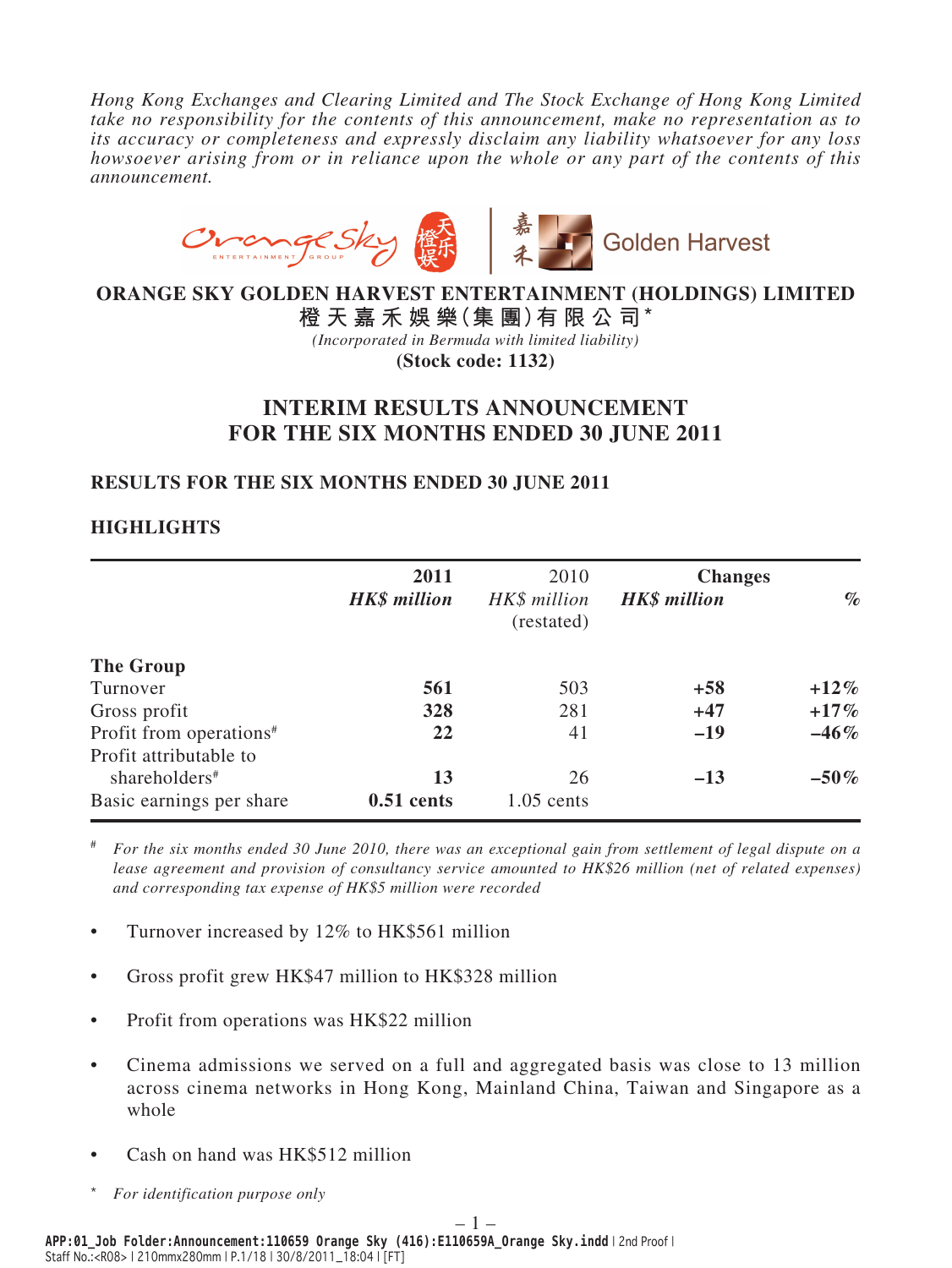## **INTERIM RESULTS**

The Board of directors (the "Board") of Orange Sky Golden Harvest Entertainment (Holdings) Limited (the "Company") is pleased to announce the unaudited consolidated results of the Company and its subsidiaries (the "Group") for the six months ended 30 June 2011 together with the comparative figures for the preceding six months ended 30 June 2010. The consolidated results have been reviewed by the auditor and the audit committee of the Company (the "Audit Committee").

### **CONSOLIDATED INCOME STATEMENT**

|                                                                                                                                        | <b>Note</b>    | <b>Six months</b><br>ended<br>30 June 2011<br><b>HK\$'000</b><br>(Unaudited) | Six months<br>ended<br>30 June 2010<br>HK\$'000<br>(Unaudited)<br>(restated) |
|----------------------------------------------------------------------------------------------------------------------------------------|----------------|------------------------------------------------------------------------------|------------------------------------------------------------------------------|
| Turnover<br>Cost of sales                                                                                                              | $\mathfrak{Z}$ | 561,038<br>(233, 435)                                                        | 503,454<br>(222, 421)                                                        |
| <b>Gross profit</b>                                                                                                                    |                | 327,603                                                                      | 281,033                                                                      |
| Other revenue<br>Other net income<br>Selling and distribution costs<br>General and administrative expenses<br>Other operating expenses |                | 8,971<br>7,739<br>(267, 269)<br>(50, 372)<br>(4,272)                         | 6,266<br>27,448<br>(228,760)<br>(40, 687)<br>(3,976)                         |
| <b>Profit from operations</b>                                                                                                          |                | 22,400                                                                       | 41,324                                                                       |
| Finance costs                                                                                                                          | 4(a)           | (4, 448)                                                                     | (2,371)                                                                      |
| <b>Profit before taxation</b>                                                                                                          |                | 17,952                                                                       | 38,953                                                                       |
| Income tax                                                                                                                             | 5              | (5,580)                                                                      | (12, 398)                                                                    |
| Profit for the period                                                                                                                  | $\overline{4}$ | 12,372                                                                       | 26,555                                                                       |
| <b>Attributable to:</b>                                                                                                                |                |                                                                              |                                                                              |
| Equity holders of the Company<br>Non-controlling interests                                                                             |                | 13,180<br>(808)                                                              | 25,522<br>1,033                                                              |
|                                                                                                                                        |                | 12,372                                                                       | 26,555                                                                       |
| <b>Earnings per share</b><br><b>Basic</b>                                                                                              | 6              | $0.51$ cents                                                                 | $1.05$ cents                                                                 |
| Diluted                                                                                                                                |                | $0.51$ cents                                                                 | $1.02$ cents                                                                 |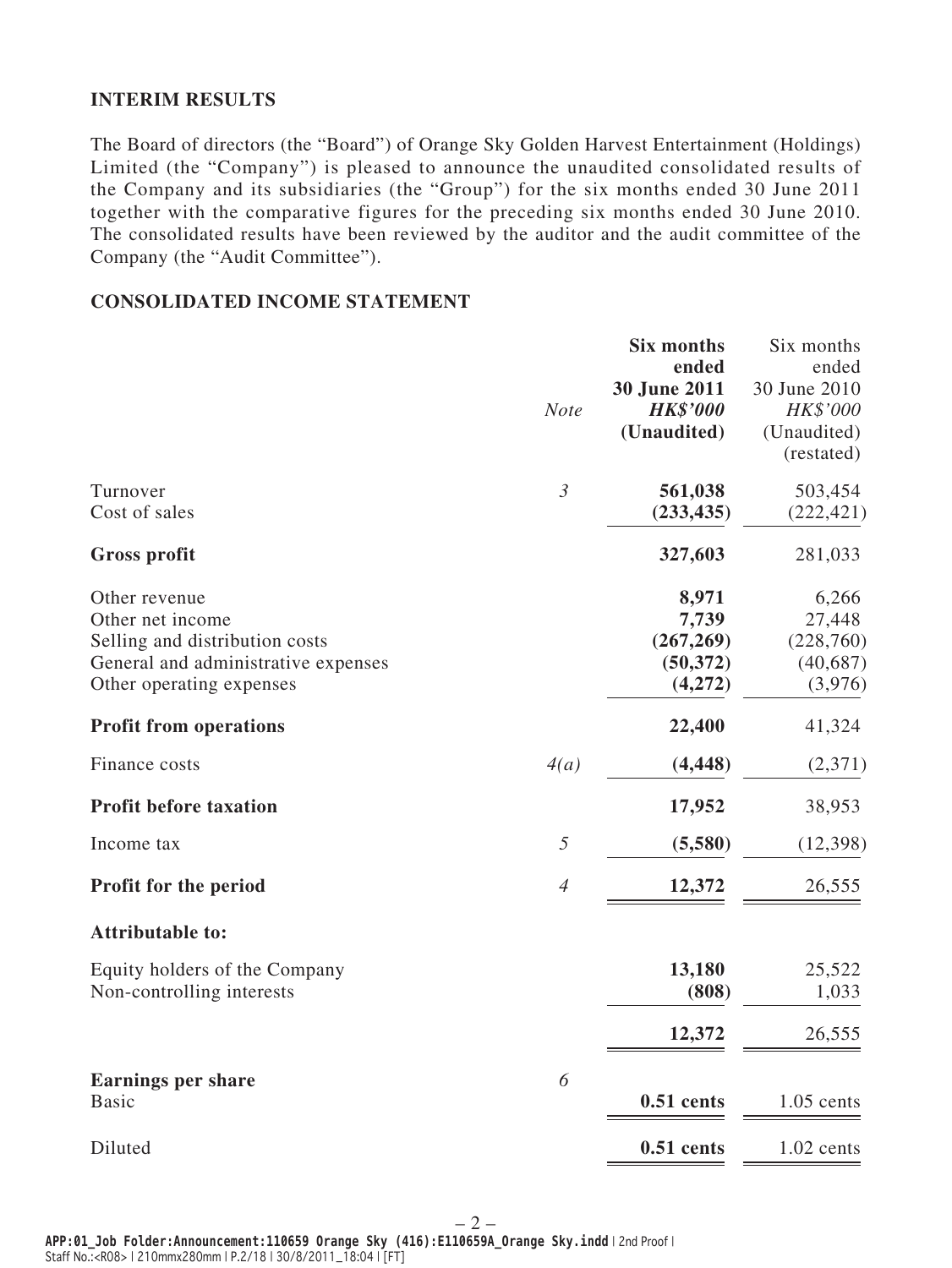# **CONSOLIDATED STATEMENT OF COMPREHENSIVE INCOME**

|                                                                   |             | Six months      | Six months   |
|-------------------------------------------------------------------|-------------|-----------------|--------------|
|                                                                   |             | ended           | ended        |
|                                                                   |             | 30 June 2011    | 30 June 2010 |
|                                                                   | <b>Note</b> | <b>HK\$'000</b> | HK\$'000     |
|                                                                   |             | (Unaudited)     | (Unaudited)  |
| <b>Profit for the period</b>                                      |             | 12,372          | 26,555       |
| Other comprehensive income for the period:                        |             |                 |              |
| Exchange differences on translation of<br>financial statements of |             |                 |              |
| — overseas subsidiaries                                           |             | 4,979           | 17           |
| — overseas jointly controlled entities                            |             | 6,206           | (138)        |
|                                                                   |             | 11,185          | (121)        |
| Available-for-sale equity securities:                             |             |                 |              |
| — net movement in the investment                                  |             |                 |              |
| revaluation reserve                                               |             | 1,968           | (7, 897)     |
| Total comprehensive income for the period                         |             | 25,525          | 18,537       |
| Total comprehensive income attributable to:                       |             |                 |              |
| Equity holders of the Company                                     |             | 26,150          | 17,504       |
| Non-controlling interests                                         |             | (625)           | 1,033        |
|                                                                   |             |                 |              |
| Total comprehensive income for the period                         |             | 25,525          | 18,537       |
|                                                                   |             |                 |              |

*Note:* There is no tax effect relating to the above components of the comprehensive income.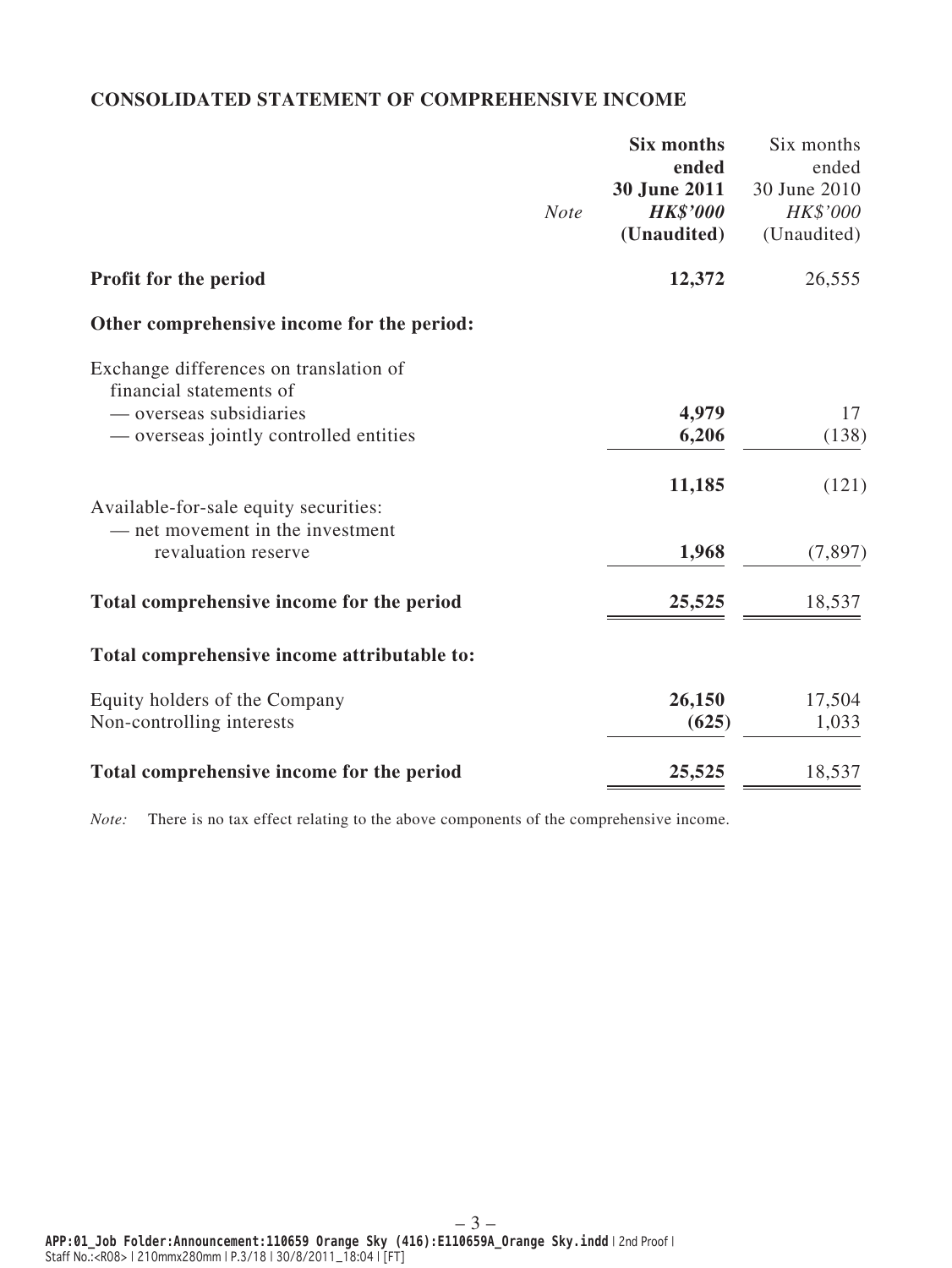# **CONSOLIDATED STATEMENT OF FINANCIAL POSITION**

|                                              |             | As at           | As at               |
|----------------------------------------------|-------------|-----------------|---------------------|
|                                              |             | 30 June<br>2011 | 31 December<br>2010 |
|                                              | <b>Note</b> | <b>HK\$'000</b> | HK\$'000            |
|                                              |             | (Unaudited)     |                     |
|                                              |             |                 | (Audited)           |
| <b>Non-current assets</b>                    |             |                 |                     |
| <b>Fixed assets</b>                          |             | 860,166         | 681,465             |
| Available-for-sale equity securities         | 8           | 45,560          | 246,083             |
| Prepaid rental                               |             | 29,526          | 30,435              |
| Club memberships                             |             | 2,490           | 2,490               |
| Rental and other deposits                    |             | 95,559          | 63,809              |
| Trademarks                                   |             | 79,785          | 79,785              |
| Goodwill                                     |             | 73,658          | 73,658              |
| Deferred tax assets                          |             | 7,230           | 3,095               |
| Pledged bank deposits                        |             | 38,434          | 29,476              |
|                                              |             | 1,232,408       | 1,210,296           |
| <b>Current assets</b>                        |             |                 |                     |
| Inventories                                  |             | 4,603           | 3,480               |
| Film rights                                  |             | 108,300         | 85,870              |
| Trade receivables                            | 7           | 25,534          | 32,996              |
| Other receivables, deposits and prepayments  |             | 106,405         | 86,016              |
| Amounts due from jointly controlled entities |             | 592             | 1,273               |
| Deposits and cash                            |             | 512,354         | 457,677             |
| Derivative financial asset                   |             |                 | 246                 |
|                                              |             | 757,788         | 667,558             |
| Equity security held for sale                | 8           | 201,631         |                     |
|                                              |             |                 |                     |
|                                              |             | 959,419         | 667,558             |
| <b>Current liabilities</b>                   |             |                 |                     |
| <b>Bank</b> loans                            |             | 40,260          | 21,363              |
| Trade payables                               | 9           | 101,034         | 86,264              |
| Other payables and accrued charges           |             | 132,834         | 148,627             |
| Deferred revenue                             |             | 113,686         | 96,911              |
| Derivative financial liability               |             | 1,417           |                     |
| Taxation payable                             |             | 30,176          | 34,884              |
|                                              |             | 419,407         | 388,049             |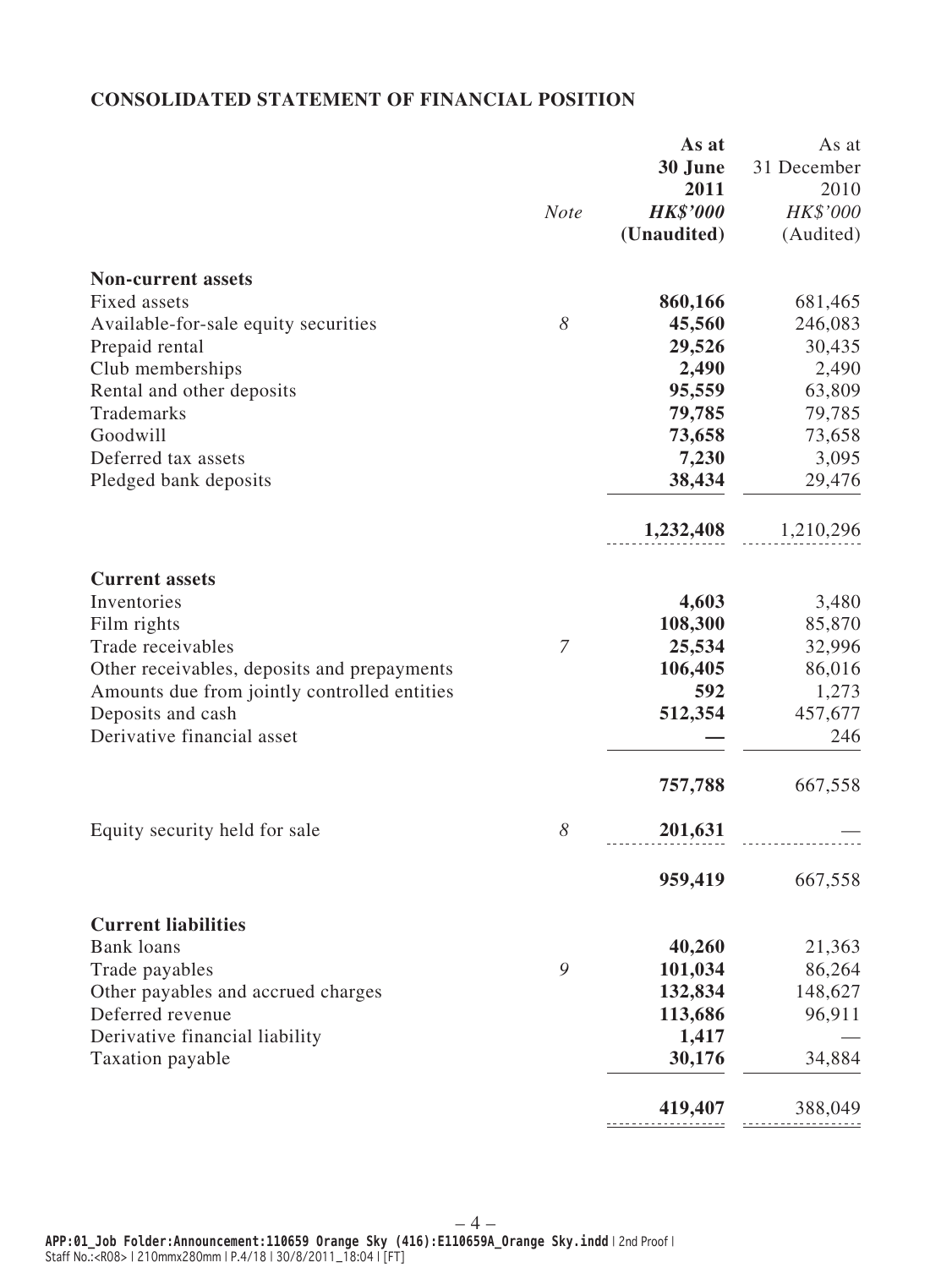|                                              |             | As at           | As at       |
|----------------------------------------------|-------------|-----------------|-------------|
|                                              |             | 30 June         | 31 December |
|                                              |             | 2011            | 2010        |
|                                              | <b>Note</b> | <b>HK\$'000</b> | HK\$'000    |
|                                              |             | (Unaudited)     | (Audited)   |
| Net current assets                           |             | 540,012         | 279,509     |
| <b>Total assets less current liabilities</b> |             | 1,772,420       | 1,489,805   |
| <b>Non-current liabilities</b>               |             |                 |             |
| <b>Bank</b> loans                            |             | 292,440         | 82,400      |
| Convertible notes                            |             |                 | 6,662       |
| Deposits received                            |             | 5,652           | 5,318       |
| Deferred tax liabilities                     |             | 20,931          | 19,623      |
|                                              |             | 319,023         | 114,003     |
| <b>NET ASSETS</b>                            |             | 1,453,397       | 1,375,802   |
| <b>Capital and reserves</b>                  |             |                 |             |
| Share capital                                |             | 270,393         | 254,374     |
| Reserves                                     |             | 1,173,063       | 1,109,874   |
| Total equity attributable to equity          |             |                 |             |
| holders of the Company                       |             | 1,443,456       | 1,364,248   |
| <b>Non-controlling interests</b>             |             | 9,941           | 11,554      |
| <b>TOTAL EQUITY</b>                          |             | 1,453,397       | 1,375,802   |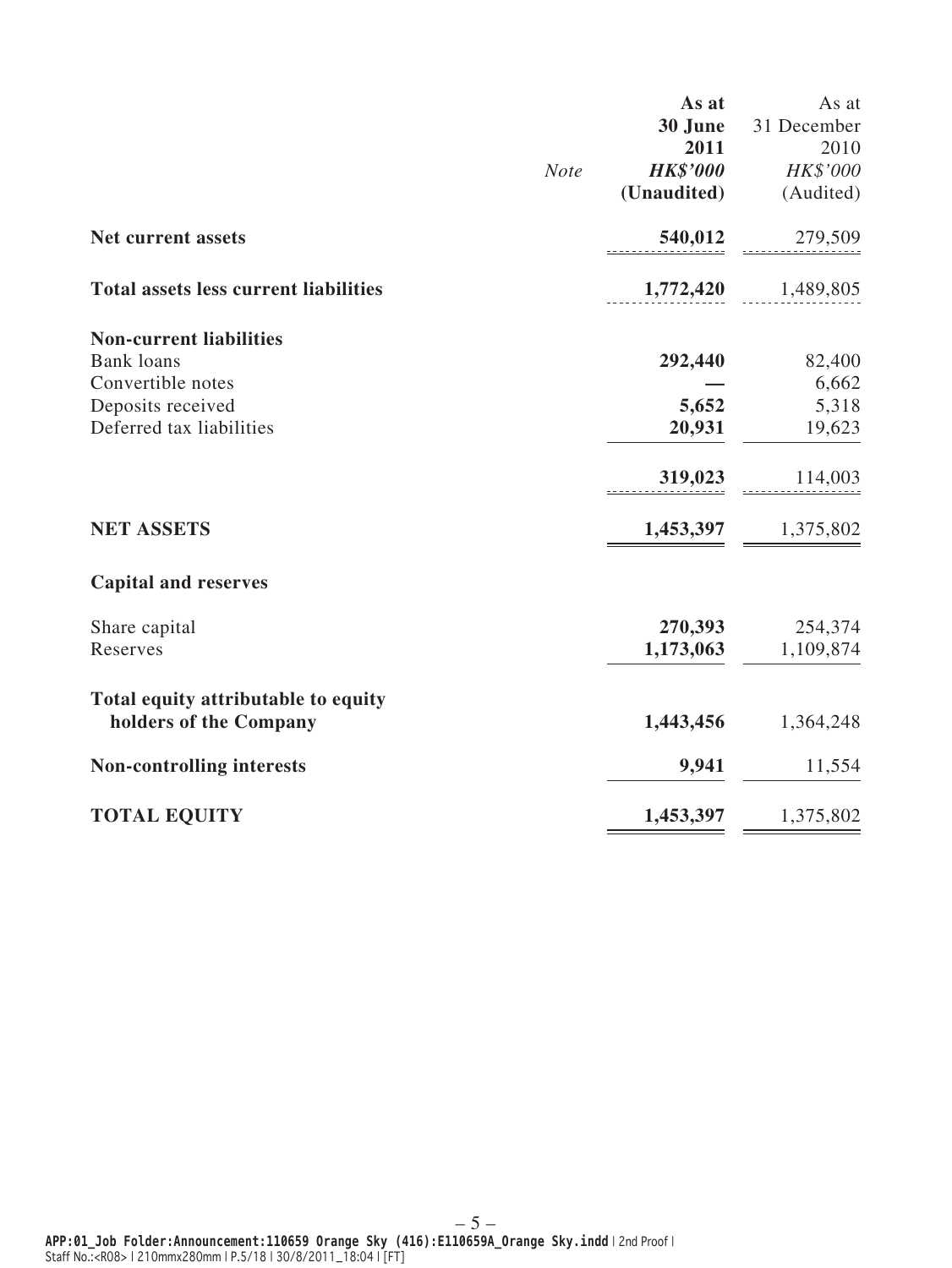### **NOTES TO THE UNAUDITED INTERIM FINANCIAL STATEMENTS**

### **1 BASIS OF PREPARATION**

This interim financial statements have been prepared in accordance with the applicable disclosure provisions of the Rules Governing the Listing of Securities on The Stock Exchange of Hong Kong Limited (the "Listing Rules") and Hong Kong Accounting Standard ("HKAS") 34, *Interim financial reporting*, issued by the Hong Kong Institute of Certified Public Accountants ("HKICPA").

The interim financial statements have been prepared in accordance with the same accounting policies adopted in the 2010 annual financial statements, except for the accounting policy changes that are expected to be reflected in the 2011 annual financial statements. Details of these changes in accounting policies are set out in note 2.

The preparation of the interim financial statements in conformity with HKAS 34 require management to make judgements, estimates and assumptions that affect the application of policies and reported amounts of assets and liabilities, income and expenses on a year to date basis. Actual results may differ from these estimates.

This interim financial statements contain condensed consolidated financial statements and selected explanatory notes. The notes include an explanation of events and transactions that are significant to an understanding of the changes in financial position and performance of the Group since the 2010 annual financial statements. The condensed consolidated interim financial statements and notes thereon do not include all of the information required for full set of financial statements prepared in accordance with Hong Kong Financial Reporting Standards ("HKFRSs").

The interim financial statements are unaudited, but have been reviewed by KPMG in accordance with Hong Kong Standard on Review Engagements 2410, *Review of interim financial information performed by the independent auditor of the entity*, issued by the HKICPA.

The financial information relating to the financial year ended 31 December 2010 that is included in the interim financial statements as being previously reported information does not constitute the Company's statutory financial statements for that financial year but is derived from those financial statements. Statutory financial statements for the year ended 31 December 2010 are available from the Company's registered office. The auditors have expressed an unqualified opinion on those financial statements in their report dated 31 March 2011.

#### **2 CHANGES IN ACCOUNTING POLICIES**

The HKICPA has issued a number of amendments to HKFRSs and one new Interpretation that are first effective for the current accounting period of the Group and the Company. Of these, the following developments are relevant to the Group's financial statements:

- Improvements to HKFRSs (2010)
- HKAS 24 (revised 2009), *Related party disclosures*

The Improvements to HKFRSs (2010) consists of amendments to existing standards, including an amendment to HKAS 34, *Interim financial reporting*. HKAS 34 (amendment) provides for further disclosures in interim financial statements. It has had no financial impact on the Group's interim financial statements.

The other developments related primarily to clarification of certain disclosure requirements applicable to the Group's financial statements. These developments have had no material impact on the contents of this interim financial statements.

The Group has not applied any new standard or interpretation that is not yet effective for the current accounting period.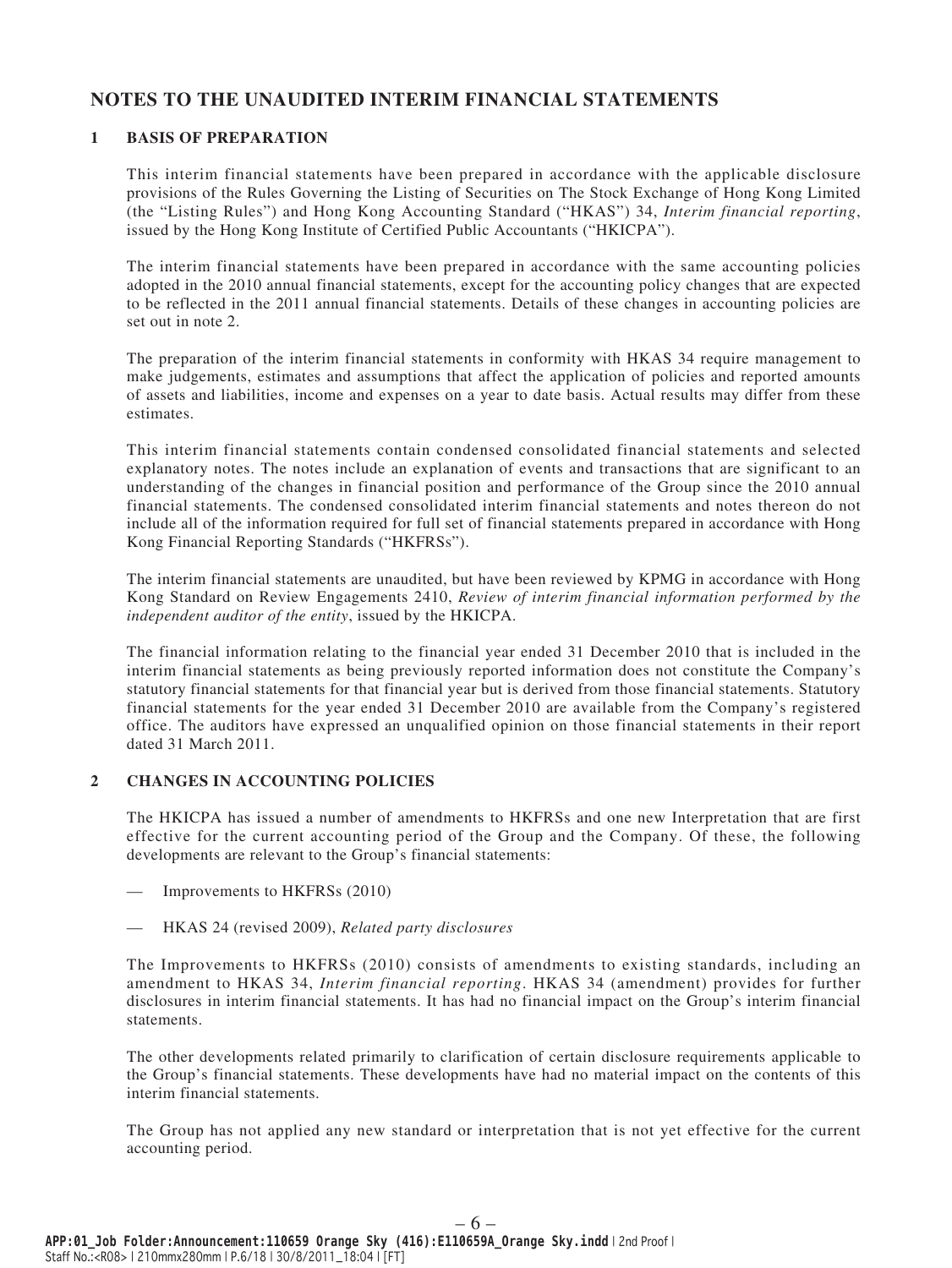#### **3 SEGMENT REPORTING**

The Group manages its businesses by geography. In a manner consistent with the way in which information is reported internally to the Group's most senior executive management for the purposes of resources allocation and performance assessment, the Group has presented the following reportable segments. No operating segments have been aggregated to form the reportable segments, which are as follows:

- Hong Kong
- Mainland China
- Taiwan
- Singapore

The results of the Group's revenue from external customers for entities located in Hong Kong, Mainland China, Taiwan and Singapore are set out in the table below.

Each of the above reportable segments primarily derive their revenue from film exhibition, film and video distribution, film and television programme production, provision of advertising and consultancy services. For the purposes of assessing segment performance and allocating resources between segments, the Group's senior executive management monitors the revenue and results attributable to each reportable segment on the following bases:

#### **Segment revenue and results**

Revenue is allocated to the reporting segment based on the local entities' location of external customers. Expenses are allocated to the reportable segments with reference to sales generated by those segments and the expenses incurred by those geographical locations or which otherwise arise from the depreciation and amortisation of assets attributable to those segments.

The measure used for reporting segment profit is operating profit after tax.

In addition to receiving segment information concerning operating profit after tax, management is provided with segment information concerning revenue.

Management evaluates performance primarily based on operating profit including the proportionate consolidated results of jointly controlled entities of each segment. Intra-segment pricing is generally determined at arm's length basis.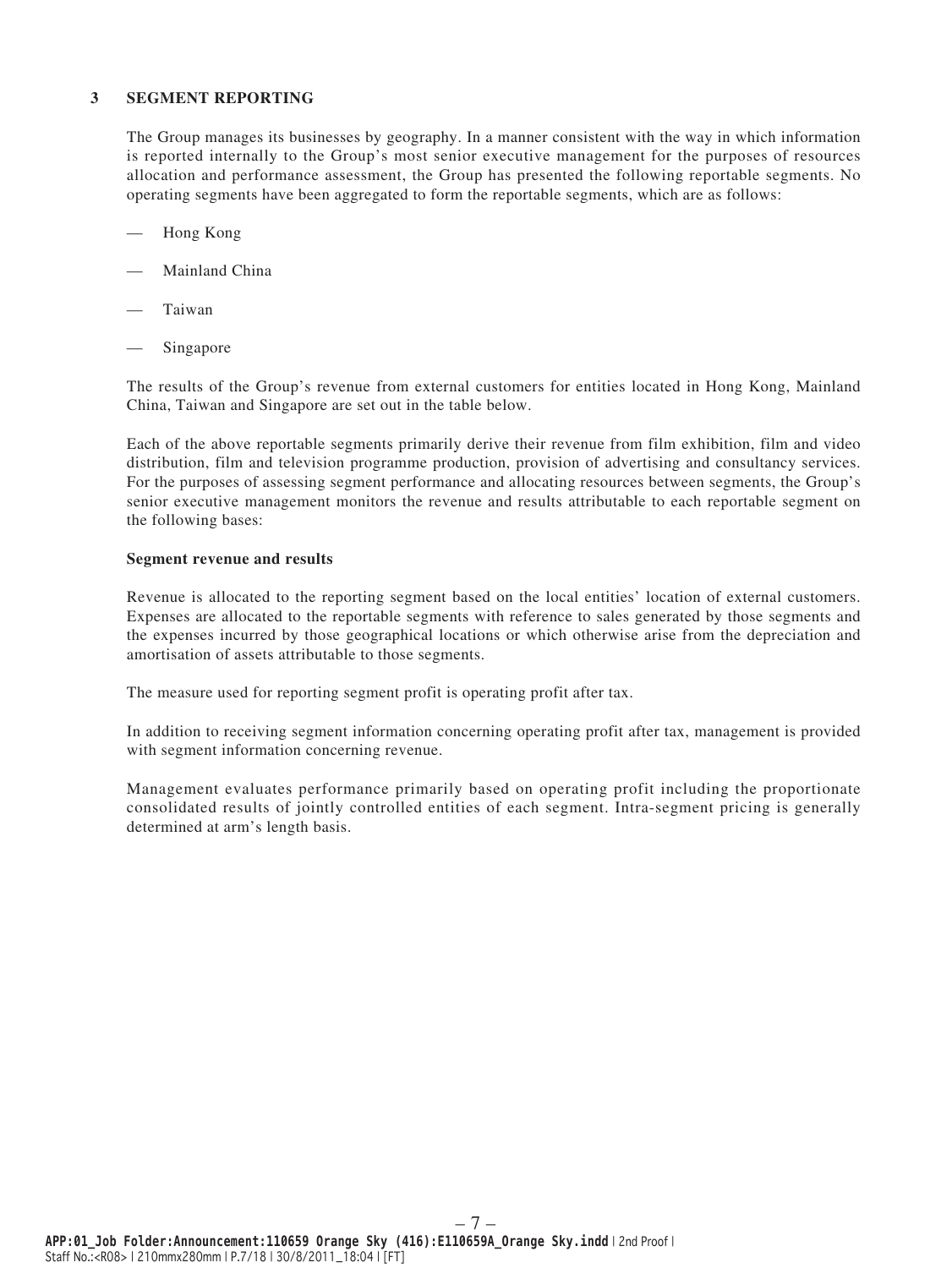Segment information regarding the Group's revenue and results by geographical market is presented below:

|                                                                                                                             | Six months ended 30 June (Unaudited) |                                |                         |                                             |                         |                                |                         |                                              |                                         |                                      |
|-----------------------------------------------------------------------------------------------------------------------------|--------------------------------------|--------------------------------|-------------------------|---------------------------------------------|-------------------------|--------------------------------|-------------------------|----------------------------------------------|-----------------------------------------|--------------------------------------|
|                                                                                                                             |                                      | <b>Hong Kong</b>               |                         | <b>Mainland China</b>                       |                         | Taiwan                         |                         | <b>Singapore</b>                             |                                         | Consolidated                         |
|                                                                                                                             | 2011<br><b>HK\$'000</b>              | 2010<br>HK\$'000<br>(restated) | 2011<br><b>HK\$'000</b> | 2010<br>HK\$'000<br>(restated)              | 2011<br><b>HK\$'000</b> | 2010<br>HK\$'000<br>(restated) | 2011<br><b>HK\$'000</b> | 2010<br>HK\$'000                             | 2011<br><b>HK\$'000</b>                 | 2010<br>HK\$'000<br>(restated)       |
| Segment revenue:                                                                                                            |                                      |                                |                         |                                             |                         |                                |                         |                                              |                                         |                                      |
| Revenue from external customers<br>$-$ Exhibition<br>- Distribution and production<br>$-$ Corporate                         | 94,749<br>20,828<br>1,374            | 101,162<br>32,027<br>1,223     | 106,646<br>9,437        | 86,208<br>6,366<br>$\overline{\phantom{0}}$ | 152,693<br>1,059        | 131,215<br>2,697               | 173,148<br>8,705        | 151,498<br>5,766<br>$\overline{\phantom{0}}$ | 527,236<br>40,029<br>1,374              | 470,083<br>46,856<br>1,223           |
| Reportable segment revenue                                                                                                  | 116,951                              | 134,412                        | 116,083                 | 92,574                                      | 153,752                 | 133,912                        | 181,853                 | 157,264                                      | 568,639                                 | 518,162                              |
| Reportable segment profit/(loss)                                                                                            | 3,073                                | (5,547)                        | (12, 470)               | (3, 488)                                    | 15,424                  | 15,771                         | 27,160                  | 21,644                                       | 33,187                                  | 28,380                               |
| <b>Reconciliation — Revenue</b>                                                                                             |                                      |                                |                         |                                             |                         |                                |                         |                                              |                                         |                                      |
| Reportable segment revenue<br>Elimination of intra-segment revenue<br>Other revenue<br>Others                               |                                      |                                |                         |                                             |                         |                                |                         |                                              | 568,639<br>(7, 777)<br>(7,992)<br>8,168 | 518,162<br>(8,068)<br>(7,530)<br>890 |
|                                                                                                                             |                                      |                                |                         |                                             |                         |                                |                         |                                              | 561,038                                 | 503,454                              |
| Reconciliation — Profit before taxation                                                                                     |                                      |                                |                         |                                             |                         |                                |                         |                                              |                                         |                                      |
| Reportable profit from external customers<br>Unallocated operating expenses, net<br>Non-controlling interests<br>Income tax |                                      |                                |                         |                                             |                         |                                |                         |                                              | 33,187<br>(20,007)<br>(808)<br>5,580    | 28,380<br>(2,858)<br>1,033<br>12,398 |
| <b>Profit before taxation</b>                                                                                               |                                      |                                |                         |                                             |                         |                                |                         |                                              | 17,952                                  | 38,953                               |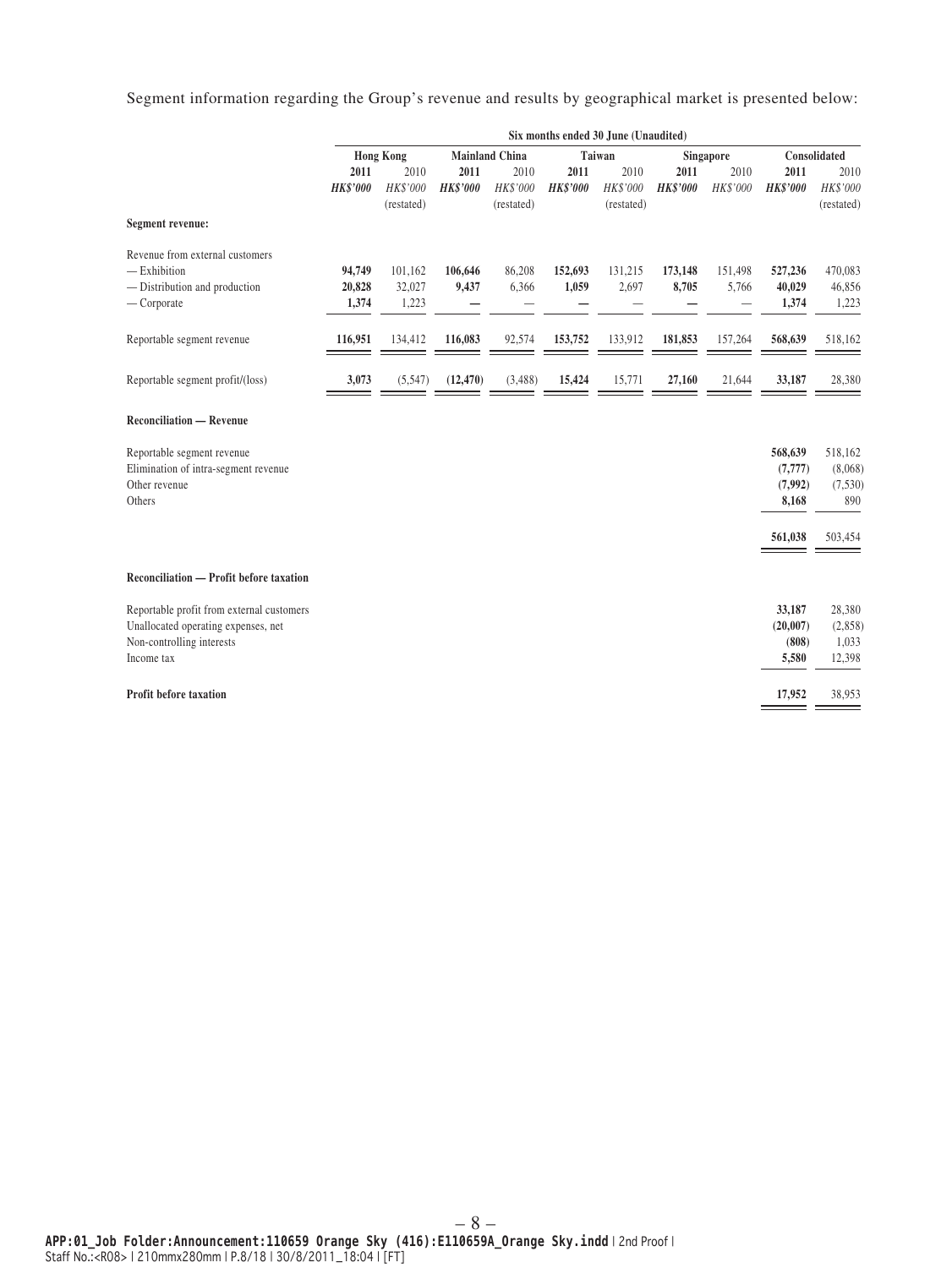### **4 PROFIT FOR THE PERIOD**

Profit for the period is arrived at after charging/(crediting):

|              |                                                                                                                               | <b>Six months ended</b><br>30 June 2011<br><b>HK\$'000</b><br>(Unaudited) | Six months ended<br>30 June 2010<br>HK\$'000<br>(Unaudited) |
|--------------|-------------------------------------------------------------------------------------------------------------------------------|---------------------------------------------------------------------------|-------------------------------------------------------------|
| (a)          | <b>Finance costs</b>                                                                                                          |                                                                           |                                                             |
|              | Interest on bank loans wholly repayable<br>— within five years<br>- after five years                                          | 1,662<br>2,631                                                            | 1,808<br>287                                                |
|              | Interest on convertible notes                                                                                                 | 155<br>4,448                                                              | 276<br>2,371                                                |
| ( <b>b</b> ) | Other items                                                                                                                   |                                                                           |                                                             |
|              | Cost of inventories<br>Cost of services provided                                                                              | 17,939<br>205,141                                                         | 14,625<br>189,872                                           |
|              | Depreciation of fixed assets<br>Amortisation of film rights                                                                   | 41,889<br>10,355                                                          | 32,612<br>17,924                                            |
|              | Impairment losses/(reversal of impairment losses)<br>- an available-for-sale equity security<br>- trade and other receivables | 614                                                                       | (154)                                                       |
|              | Fair value loss on a derivative financial instrument<br>Loss on disposals of property, plant and equipment                    | 1,663<br>1,154                                                            | 1,892                                                       |
|              | Exchange gain, net                                                                                                            | (4,715)                                                                   | (906)                                                       |
|              | Interest income from bank deposits<br>Dividend income from a listed investment                                                | (1, 158)<br>(330)                                                         | (1,063)                                                     |

#### **(c) Other net income**

Included in other net income for the six months ended 30 June 2010 was the amount of HK\$26,542,000 in respect of the settlement sum received by the Group in respect of claim for damages against and provision of consultancy service to a landlord in Mainland China.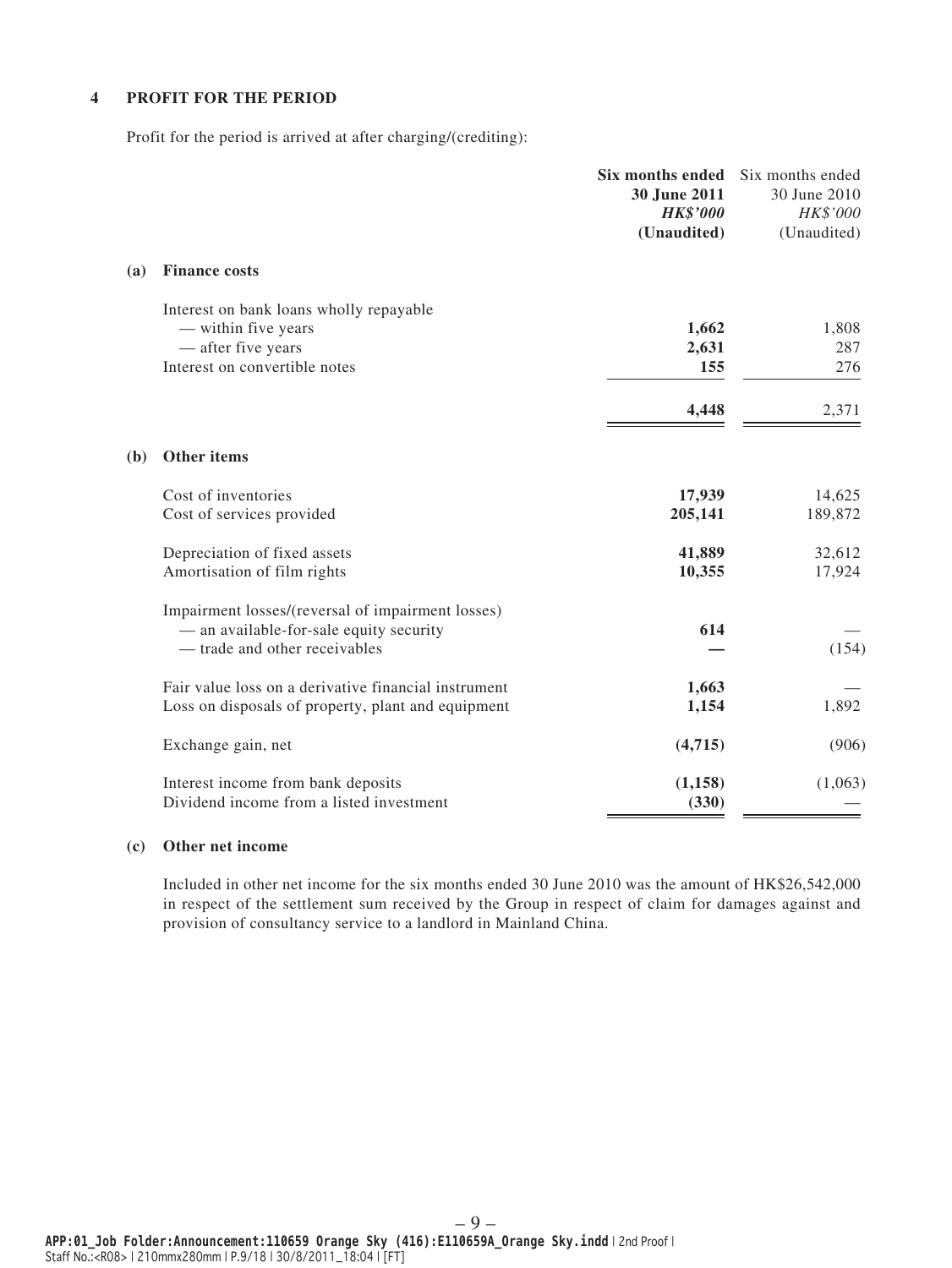### **5 INCOME TAX**

Taxation in the consolidated income statement represents:

|                                                    | Six months ended<br>30 June 2011<br><b>HK\$'000</b><br>(Unaudited) | Six months ended<br>30 June 2010<br>HK\$'000<br>(Unaudited) |
|----------------------------------------------------|--------------------------------------------------------------------|-------------------------------------------------------------|
| Group                                              |                                                                    |                                                             |
| Current income tax                                 |                                                                    |                                                             |
| Provision for overseas tax                         | 1,784                                                              | 6,098                                                       |
| Under/(over)-provision in respect of prior periods | 80                                                                 | (20)                                                        |
|                                                    | 1,864                                                              | 6,078                                                       |
| Deferred $tax -overse$                             |                                                                    |                                                             |
| Origination and reversal of temporary differences  | (3,093)                                                            |                                                             |
|                                                    | (1,229)                                                            | 6,078                                                       |
| <b>Jointly controlled entities</b>                 |                                                                    |                                                             |
| Current income tax                                 |                                                                    |                                                             |
| Provision for overseas tax                         | 7,964                                                              | 9,730                                                       |
| Over-provision in respect of prior periods         | (704)                                                              | (3,507)                                                     |
|                                                    | 7,260                                                              | 6,223                                                       |
| Deferred $tax -overse$                             |                                                                    |                                                             |
| Origination and reversal of temporary differences  | (451)                                                              | 97                                                          |
|                                                    | 6,809                                                              | 6,320                                                       |
|                                                    |                                                                    |                                                             |
|                                                    | 5,580                                                              | 12,398                                                      |

The provision for Hong Kong Profits Tax for 2011 is calculated at 16.5% (2010: 16.5%) of the estimated assessable profits for the period.

Taxation for overseas subsidiaries and jointly controlled entities is charged at the appropriate current rates of taxation ruling in the relevant jurisdictions.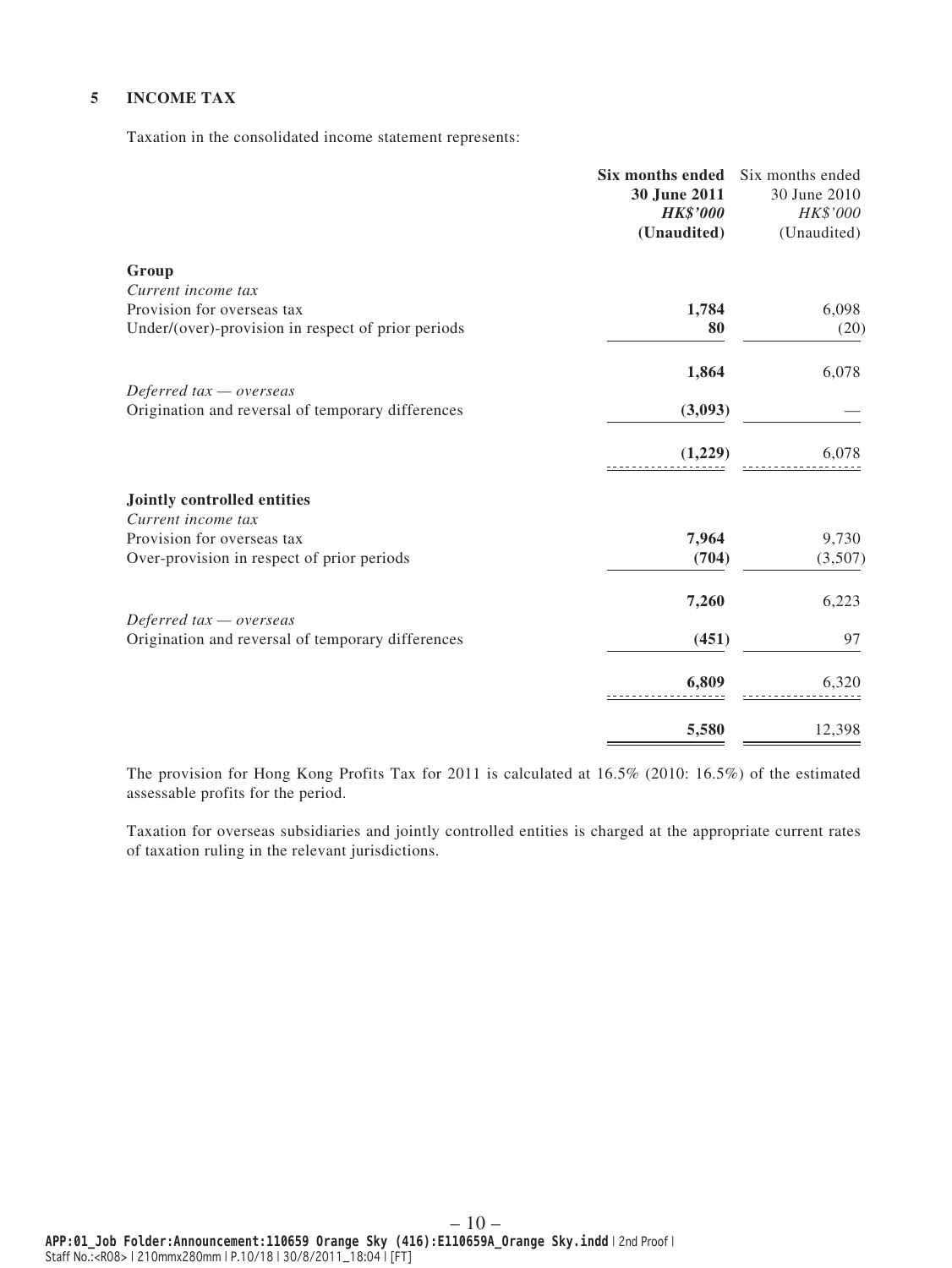#### **6 EARNINGS PER SHARE**

#### **(a) Basic earnings per share**

The calculation of basic earnings per share is based on the profit attributable to equity holders of the Company of HK\$13,180,000 (2010: HK\$25,522,000) and the weighted average number of 2,568,520,573 ordinary shares (2010: 2,440,460,204 ordinary shares) in issue during the period.

#### **(b) Weighted average number of ordinary shares (basic and diluted)**

|                                                                     | 2011<br><b>Number of shares</b> Number of shares | 2010          |
|---------------------------------------------------------------------|--------------------------------------------------|---------------|
| <b>Shares</b>                                                       |                                                  |               |
| Issued ordinary shares as at 1 January                              | 2,543,739,900                                    | 2,199,739,900 |
| Effect of shares placed                                             |                                                  | 238,563,536   |
| Effect of share options exercised                                   |                                                  | 2,156,768     |
| Effect of convertible notes converted                               | 24,780,673                                       |               |
| Weighted average number of ordinary shares (basic)<br>at 30 June    | 2,568,520,573                                    | 2,440,460,204 |
| Effect of dilution — weighted average number of<br>ordinary shares: |                                                  |               |
| Effect of deemed issue of shares under the Company's                |                                                  |               |
| share option scheme                                                 | 1,225,914                                        | 55,559,005    |
| Effect of conversion of convertible notes                           | 29,943,312                                       | 26,698,224    |
| Weighted average number of ordinary shares (diluted)                |                                                  |               |
| at 30 June                                                          | 2,599,689,799                                    | 2,522,717,433 |

#### **(c) Diluted earnings per share**

The calculation of diluted earnings per share is based on the profit attributable to equity holders of the Company of HK\$13,335,000 (2010: HK\$25,798,000) and the weighted average number of 2,599,689,799 ordinary shares (2010: 2,522,717,433 ordinary shares), calculate as follows:

|                                                                                           | <b>Six months ended</b> Six months ended<br><b>30 June 2011</b><br><b>HK\$'000</b><br>(Unaudited) | 30 June 2010<br>HK\$'000<br>(Unaudited) |
|-------------------------------------------------------------------------------------------|---------------------------------------------------------------------------------------------------|-----------------------------------------|
| Profit attributable to equity holders                                                     | 13,180                                                                                            | 25,522                                  |
| After tax effect of effective interest on the liability<br>component of convertible notes | 155                                                                                               | 276                                     |
| Profit attributable to equity holders (diluted)                                           | 13,335                                                                                            | 25,798                                  |

#### **7 TRADE RECEIVABLES**

The Group usually grants credit periods ranging from one to three months. Each customer has a credit limit and overdue balances are regularly reviewed by management.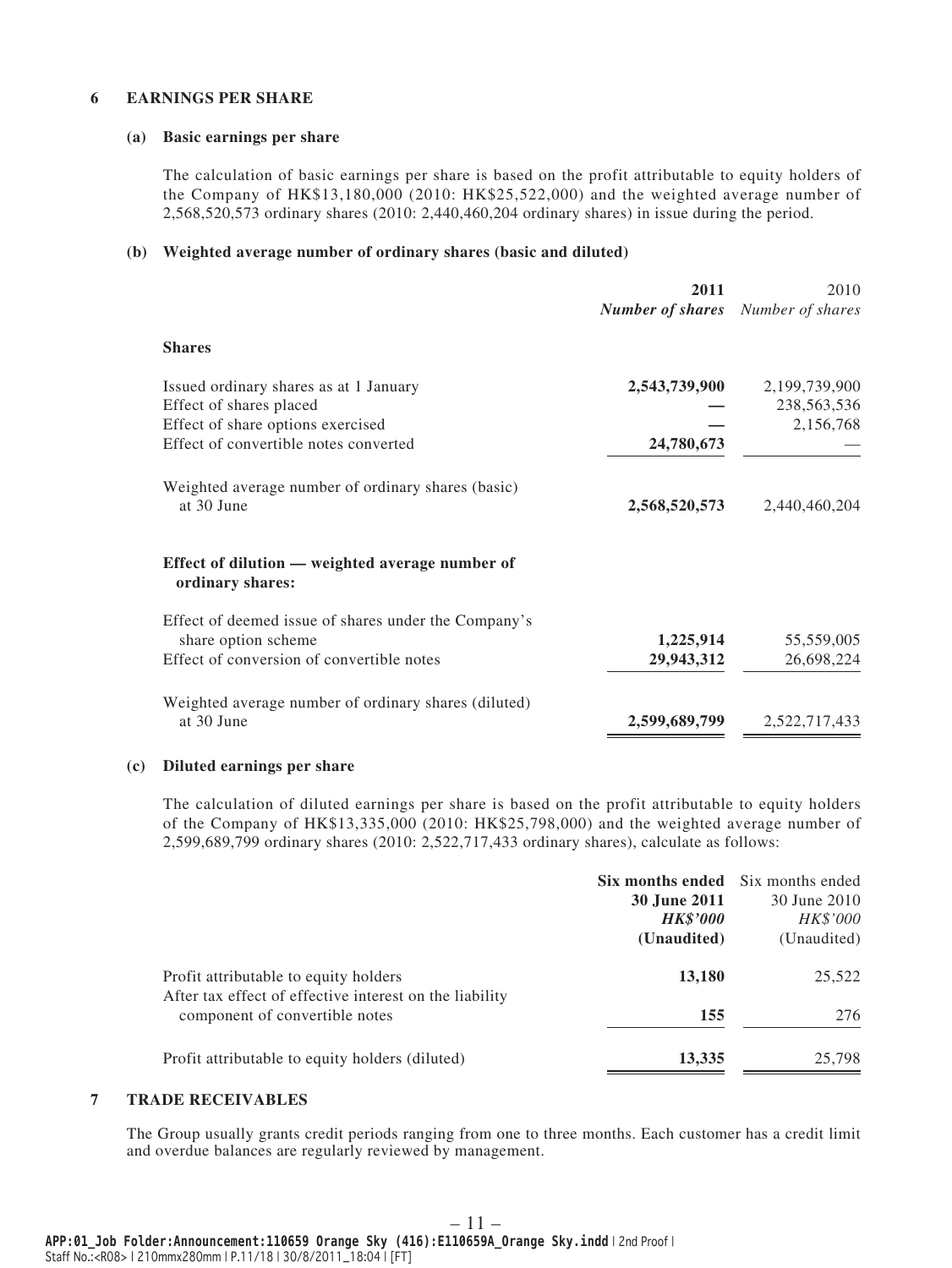The ageing analysis of trade receivables (net of allowance for doubtful debts by transaction date) as of the end of the reporting period:

|                      | As at           | As at       |
|----------------------|-----------------|-------------|
|                      | 30 June         | 31 December |
|                      | 2011            | 2010        |
|                      | <b>HK\$'000</b> | HK\$'000    |
|                      | (Unaudited)     | (Audited)   |
| Current to 3 months  | 23,283          | 28,942      |
| Within 4 to 6 months | 1,679           | 3,588       |
| Over 6 months        | 572             | 466         |
|                      | 25,534          | 32,996      |
|                      |                 |             |

At 30 June 2011, trade receivables of the Group included the amounts of HK\$1,697,000 due from related companies which were unsecured, interest-free and recoverable within one year.

#### **8 AVAILABLE-FOR-SALE EQUITY SECURITIES AND EQUITY SECURITY HELD FOR SALE**

At 31 December 2010, an investment in an unlisted company with carrying value amounted to HK\$201,631,000 which constituted more than 10% of the Group's total assets included in the available-forsale equity securities. Details of the unlisted investment are shown as follows:

| Name of company                    | <b>Place of</b><br>incorporation   | <b>Percentage of total</b><br>common units held |
|------------------------------------|------------------------------------|-------------------------------------------------|
| Legend Pictures, LLC ("Legendary") | Delaware, United States of America | $3.33\%$                                        |

At 30 June 2011, the investment has been classified as "equity security held for sale" included in current assets as the Group intends to dispose the investment within 12 months of the end of the reporting period. On 26 August 2011, the Group entered into a settlement agreement, among the other things, to transfer all of its interest in Legendary to Legendary, to terminate a non-binding Memorandum of Understanding dated 23 September 2010 entered into between the Company and Legendary and to discharge the claims and obligations of the Group and Legendary at a total consideration of US\$30,000,000 (equivalent to approximately HK\$233,400,000) (the "Proposed Settlement"). The Proposed Settlement is expected to complete on or before 9 September 2011. Details of the Proposed Settlement were set out in the Company's announcement dated 26 August 2011.

#### **9 TRADE PAYABLES**

The ageing analysis of trade payables as of the end of the reporting period:

|                       | As at<br>30 June<br>2011<br><b>HK\$'000</b><br>(Unaudited) | As at<br>31 December<br>2010<br>HK\$'000<br>(Audited) |
|-----------------------|------------------------------------------------------------|-------------------------------------------------------|
| Current to 3 months   | 83,794                                                     | 69,462                                                |
| Within 4 to 6 months  | 6,036                                                      | 6,606                                                 |
| Within 7 to 12 months | 938                                                        | 279                                                   |
| Over 1 year           | 10,266                                                     | 9,917                                                 |
|                       | 101,034                                                    | 86,264                                                |

#### **10 COMPARATIVE FIGURES**

Certain comparative figures including turnover and other revenue have been adjusted to conform to current period's presentation which the directors of the Company ("Directors" and each of them "Director") considered more appropriate to reflect the operating results of the Group and to provide comparative amounts in respect of items disclosed for the first time during the six months ended 30 June 2011.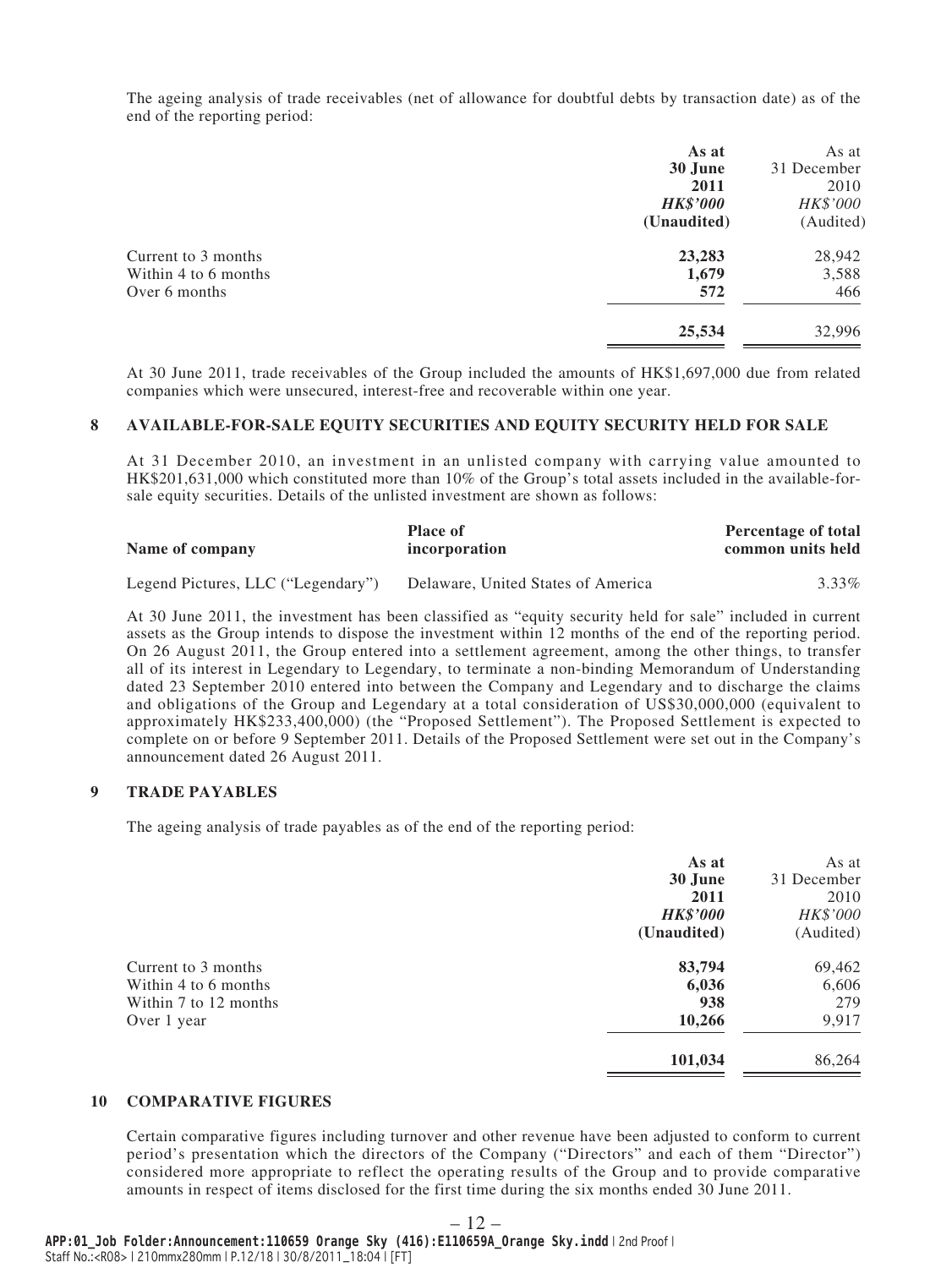# **INTERIM DIVIDEND**

The Board does not recommend the payment of an interim dividend for the six months ended 30 June 2011.

# **MANAGEMENT DISCUSSION AND ANALYSIS**

## **OPERATION AND FINANCIAL REVIEW**

For the 6 months ended 30 June 2011, the Group reported a net profit attributable to shareholders of HK\$13.2 million, comparing to a net profit of HK\$25.5 million reported for the same period last year. In last year same period, there was an exceptional gain from settlement of legal dispute on a lease agreement and provision of consultancy service in relation to a cinema site in Beijing amounted to HK\$21.3 million (net of related tax and other expenses). During the reporting period, the Group's revenue and gross profit rose to HK\$561 million and HK\$328 million respectively, representing a growth of 12% and 17% respectively, as compared to the same period last year. The growth was primarily attributable to maiden contribution from new cinemas opened in Mainland China and better performance of our exhibition businesses in Taiwan and Singapore. Gross margin also improved to 58% from 56% last year, mainly attributable to improved profit margin in Mainland China and contributions from our Hong Kong film distribution business.

During the reporting period, the Group has spent around HK\$177 million for the capital expenditure of cinema projects in Mainland China of which 8 new cinema multiplexes with 62 screens had started to commence operation. As of 30 June 2011, the Group operated 40 cinemas with 305 screens, comparing to 29 cinemas with 229 screens a year ago.

The combined box office in the Group's operating territories (including Hong Kong, Mainland China, Taiwan and Singapore) for the period totaled HK\$729 million, representing a moderate 13% growth comparing to same period last year, despite the high base effect with the recordsetting performance of 3D blockbusters like *Avatar*, *Alice in the Wonderland* and *Iron Man 2* released in the same period last year. This period the major Hollywood blockbuster titles were *Kung Fu Panda 2*, *Pirates of the Caribbean 4*: *On Stranger Tides*, *Fast and Furious 5*, *Thor*, *X Men-First Class* and major Chinese blockbuster titles were *Beginning of the Great Revival (Founding of a Party), 3D Sex and Zen: Extreme Ecstasy* and *Shaolin*.

### **BUSINESS REVIEW**

# **Film Exhibition**

The Group's 40 cinemas served nearly 13 million guests during the 6 months ended 30 June 2011, comparing to approximately 12 million guests for the same period last year. Gross box office income on a full and aggregated basis, was registered at HK\$729 million (30 June 2010: HK\$645 million). Average ticket price increased 3.7% to around HK\$56 for the reporting period, comparing to around HK\$54 for the same period last year. This is largely attributable to more 3D films with higher ticket price released and stronger Singapore and Taiwan currency during the reporting period as comparing to same period last year.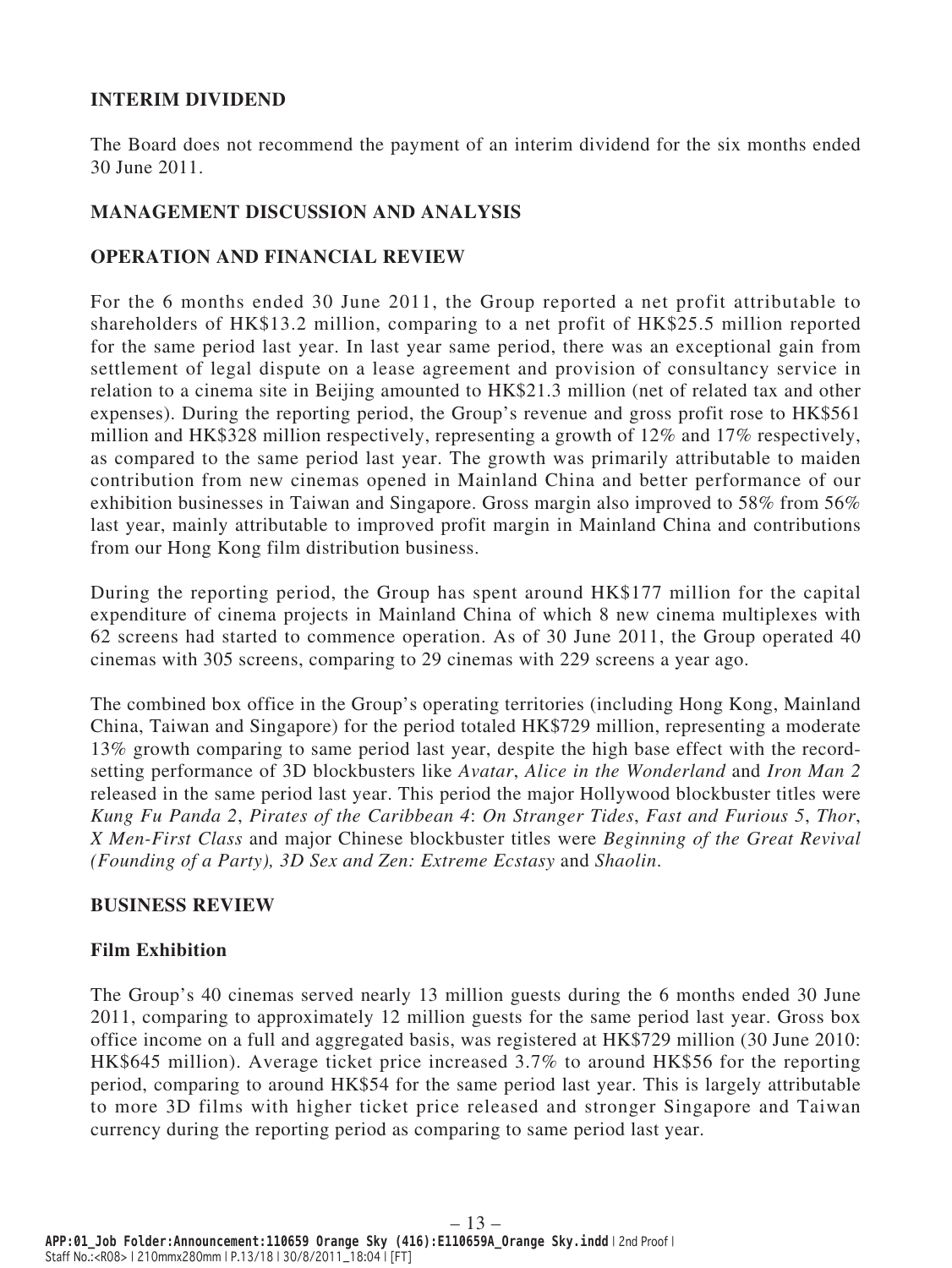# **OPERATING STATISTICS OF THE GROUP'S CINEMAS**

*(FOR THE 6 MONTHS ENDED 30 JUNE 2011)*

|                                | <b>Mainland</b><br>China | Hong<br>Kong | <b>Taiwan</b> | <b>Singapore</b> |
|--------------------------------|--------------------------|--------------|---------------|------------------|
| Number of cinemas <sup>#</sup> | 17                       | 6            |               | 9                |
| Number of screens <sup>#</sup> | 122                      | 25           | 85            | 73               |
| Admissions ( <i>million</i> )  | 1.93                     | 1.37         | 4.98          | 4.66             |
| Average ticket price $(HK\$ )  | 40.3                     | 59.6         | 63.5          | 52.8             |

*# as of end June 2011*

### *Hong Kong*

For the 6 months ended 30 June 2011, Hong Kong market as a whole recorded a box office receipts of HK\$631 million (30 June 2010: HK\$662 million). The Group's cinemas in Hong Kong achieved theatre takings of HK\$82 million (30 June 2010: HK\$86 million). Although the Group closed GH Hollywood at Diamond Hill upon expiry of lease on 30 March 2011, the Group's joint-promotional campaign with a telecom operator has received overwhelming response as a result, excluding GH Hollywood, both the total box office receipts and admissions of the other six cinemas increased by approximately 6% and 12%, respectively. This has significantly improved the division's operating results. The Group expects to maintain a market share of around 11% after closure of GH Hollywood.

# *Mainland China*

For the 6 months ended 30 June 2011, market box office receipts of urban area totaled RMB5.7 billion in Mainland China (30 June 2010: RMB4.8 billion). Admissions of the Group's multiplexes in Mainland China amounted to over 1.9 million (30 June 2010: 1.3 million). During the six months ended 30 June 2011, the Group opened 8 new cinemas with altogether 62 screens in Chengdu, Chongqin, Dongguan, Shangrao, Wuhu, Wuxi and Yingkou. As of end 30 June 2011, the Group operated 17 cinemas with 122 screens in Mainland China. The strong growth in admissions, however, was more than offset by decline in average ticket price, and as a result, gross theatre takings grew only moderately to RMB71 million (30 June 2010: RMB62 million). The decline in average ticket price is partly attributable to promotional discount offered by new cinemas, and partly attributable to the nationwide expansion of the Group's portfolio to cover non-tier-1 cities. In addition, the Group incurred additional operating costs for the newly opened cinemas, which were yet to be offset by additional revenue generated during the start-up period. Nonetheless the Group believed such expansion will bring positive economic benefits in the coming years.

A number of new GH-cinemas are in the pipeline across many other major cities in Mainland China, including Beijing, Changzhou, Chengdu, Dalian, Dongguan, Guangzhou, Heyuan, Huizhou, Maanshan, Nanjing, Nanning, Shenyang, Wuxi, Xian, Xi'ning, Yangquan, Yinchuan, and Zhongshan.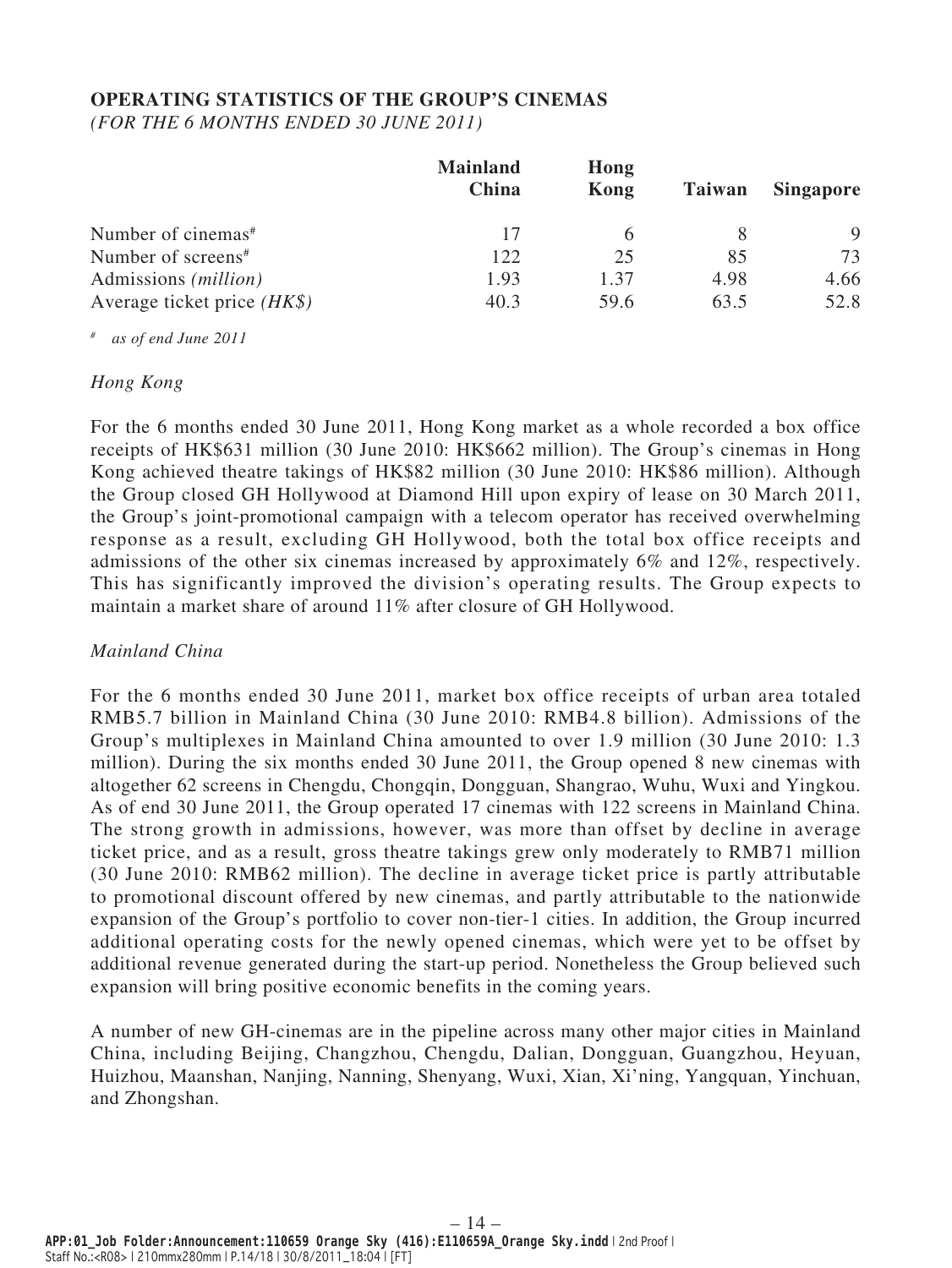# *Taiwan*

Taipei City as a whole recorded a box office receipts of NTD1.64 billion for the 6 months ended 30 June 2011 (30 June 2010: NTD1.59 billion). The Group's 35.71%-owned Vie Show Cinema Company Limited ("Vie Show") recorded 4.5% growth in admission for the 6 months ended 30 June 2011 to approximately 5.0 million, as compared with the same period of last year, and generated NTD1.17 billion in gross theatre takings (30 June 2010: NTD1.13 billion). In Taipei City, Vie Show slightly decreased its market share to 35% for the reporting period from 36% a year ago. The Group's share of net profit for the reporting period from Vie Show was stable at approximately HK\$16 million for the same period of both years. The positive effect of the appreciation of Taiwan dollar to the share of profits was offset by additional tax expenses provided on unremitted earnings of Vie Show during the reporting period.

# *Singapore*

Singapore market box office receipts totaled S\$92.1 million for the 6 months ended 30 June 2011 (30 June 2010: S\$88.7 million). The Group's 50%-owned "Golden Village" cinema circuit has maintained its leading position with a market share of  $43\%$  (30 June 2010:  $44\%$ ) by reporting a gross theatre takings of S\$40 million (30 June 2010: S\$39 million). The Group shared a net profit of HK\$25 million for the reporting period, representing a growth of 19% comparing to HK\$21 million for the same period of last year. This was mainly attributable to stronger appreciation of Singapore dollar and strong lineups like *Transformers: Dark of the Moon, Kung Fu Panda 2* and *X-Men First Class* during the reporting period.

# **Film & TV Programmes Distribution and Production**

For the 6 months ended 30 June 2011, the Group's film distribution and production business recorded a revenue of HK\$40 million (30 June 2010: HK\$47 million). The Group has fined tune its film distribution strategy to focus on releasing high quality selected non-Chinese language films and this, together with higher sales income from our Chinese film library, has contributed better results for the period. The Group's film library of more than 140 films and TV titles with perpetual distribution rights contributed steady licensing income to the Group.

Since last year the Group has decided to produce two Chinese TV drama series with total production cost of approximately HK\$44 million. One of them has been completed during the period and the other one is at final stage of production. The pre-sale of the completed TV drama series is satisfactory and the Group expects these two TV drama series will contribute a decent profit to the Group in the second half of 2011.

# **PROSPECTS**

In the second half of 2011, more films will be presented in premium 3D format, and the lineup features a good mix of franchise films with built-in audiences, for instance, *Transformers: Dark of the Moon (3D)*, *Harry Potter and the Deathly Hallows Part 2 (3D)*, *Cars 2 (3D)*, *Captain America: the First Avenger (3D)*, *Happy Feet 2 (3D)*, *Mission: Impossible — Ghost Protocol*, *Sherlock Holmes 2*, etc. The Group remains optimistic about the film market.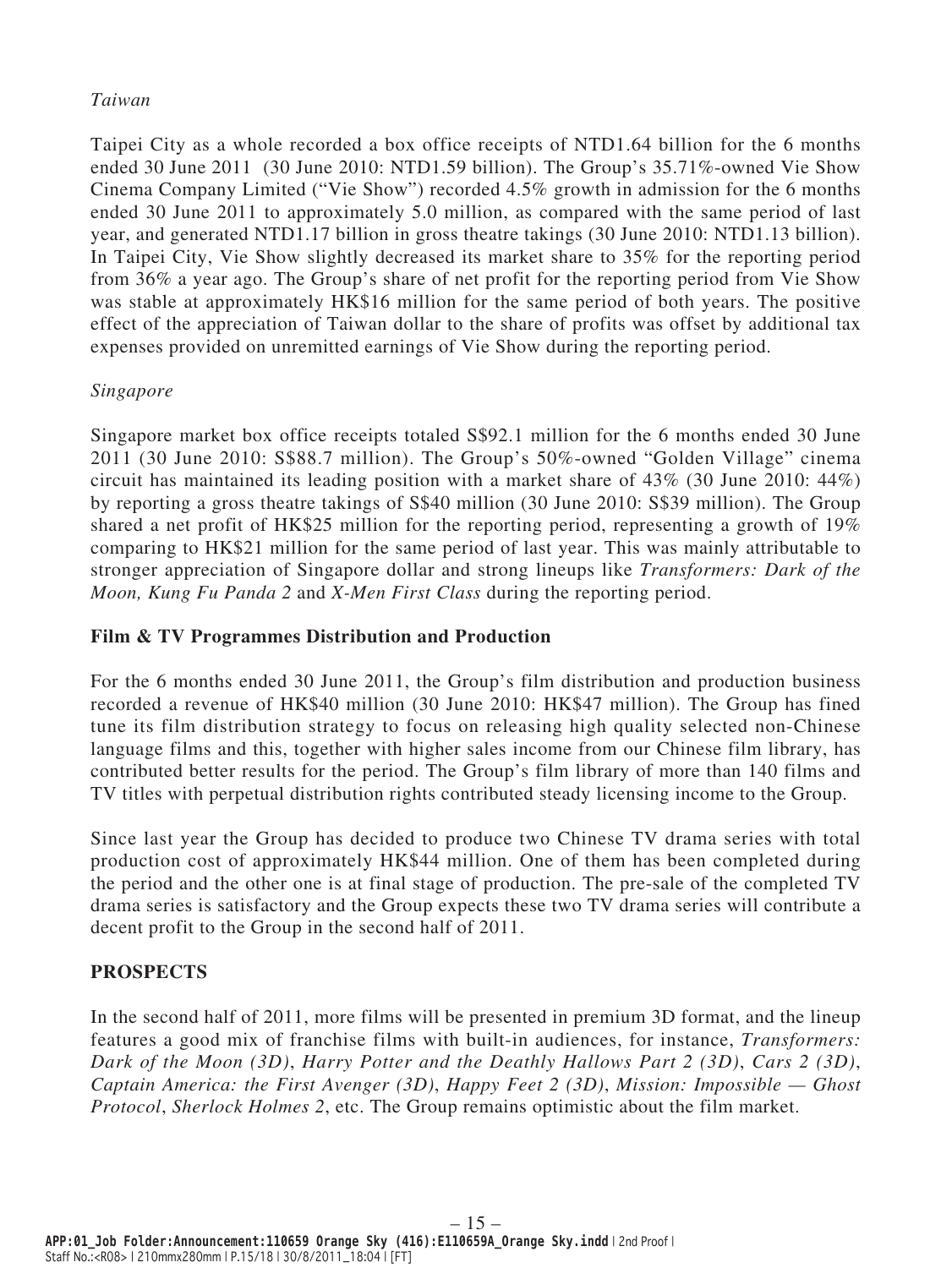The Group has focused in strengthening and growing both the exhibition and distribution networks in territories with higher market potential and better returns. As of 30 August 2011, internal decoration is in progress in 13 cinemas with 96 screens. By end of 2013, the Group expects to operate 62 cinemas with 473 screens in Mainland China based on lease agreements signed as of 30 August 2011, although the number may vary due to the actual handover date, the progress of internal decoration and application of relevant license.

In Hong Kong, the Group made an alliance with D-BOX Technologies Inc. ("D-BOX") to become the first HK's cinema equipped with Motion Chair D-BOX in providing exhilarating theatrical experience to its patrons. 19 Motion Chairs D-BOX have been installed at GH Mongkok in June 2011 and more is under plan. In Taiwan, Vie Show plans to open three new cinemas, namely Vie Show Banciao Far Eastern in New Taipei City with 9 screens, Vie Show Taichung Far Eastern with 7 screens and Vie Show Hsin Chu Big City with 8 screens, in the second half of 2011. In addition, Vie Show will increase the number of IMAX screens to 6 by end of 2011 from 2 as of end June 2011. In Singapore, the Group will open a new cinema with 8 screens at Katong Mall in the fourth quarter this year.

The Group is optimistic in respect to the prospects of the film industry and in the territories we operated, especially in Mainland China market. The industry will continue to be benefited from premium priced 3D products, including films and live shows. Currently, the Group has very strong liquidity and reasonable financial leverage. In order to cope with the rapid expansion, the Group will utilize the available bank loan facility to finance the cinema projects in Mainland China and other expansion investment opportunities. The management will closely monitor and maintain optimal gearing structure to limit the risk.

# **FINANCIAL RESOURCES AND LIQUIDITY**

In May 2011, the Company issued the second tranche zero coupon convertible note of principal amount of about HK\$45 million, convertible into ordinary shares of the Company at a conversion price of HK\$0.338 per share, to Orange Sky Entertainment Group (International) Holding Company Limited, a substantial shareholder of the Company, as part of the consideration in acquisition of a subsidiary and the business relating to Chinese-Language films and television programmes, production, investment, marketing and advertising and/or distribution from Orange Sky Entertainment Group (International) Holding Company Limited. In June 2011, convertible notes in aggregate amount of HK\$54 million have been converted into ordinary shares of the Company, creating a total of approximately 160 million new ordinary shares at a conversion price of HK\$0.338 per share.

As of 30 June 2011, the Group maintained a rich liquid fund with cash balance of HK\$512 million (31 December 2010: HK\$458 million) and had net current assets of HK\$540 million (31 December 2010: HK\$280 million). The Group's outstanding bank loans totaled HK\$333 million (31 December 2010: HK\$104 million). The significant increase in bank loans is to finance the cinema projects in Mainland China. For the 6 months ended 30 June 2011, the Group spent about HK\$205 million for fixed assets investment of which, approximately HK\$177 million was for the capital expenditure of the cinema projects in Mainland China. As of 30 June 2011, the Group's gearing ratio, calculated on the basis of external borrowings over total assets, was about 15% (31 December 2010: 6%). Management will continue to monitor the gearing structure and make adjustments if necessary in light of changes in the Group's development plan and economic conditions.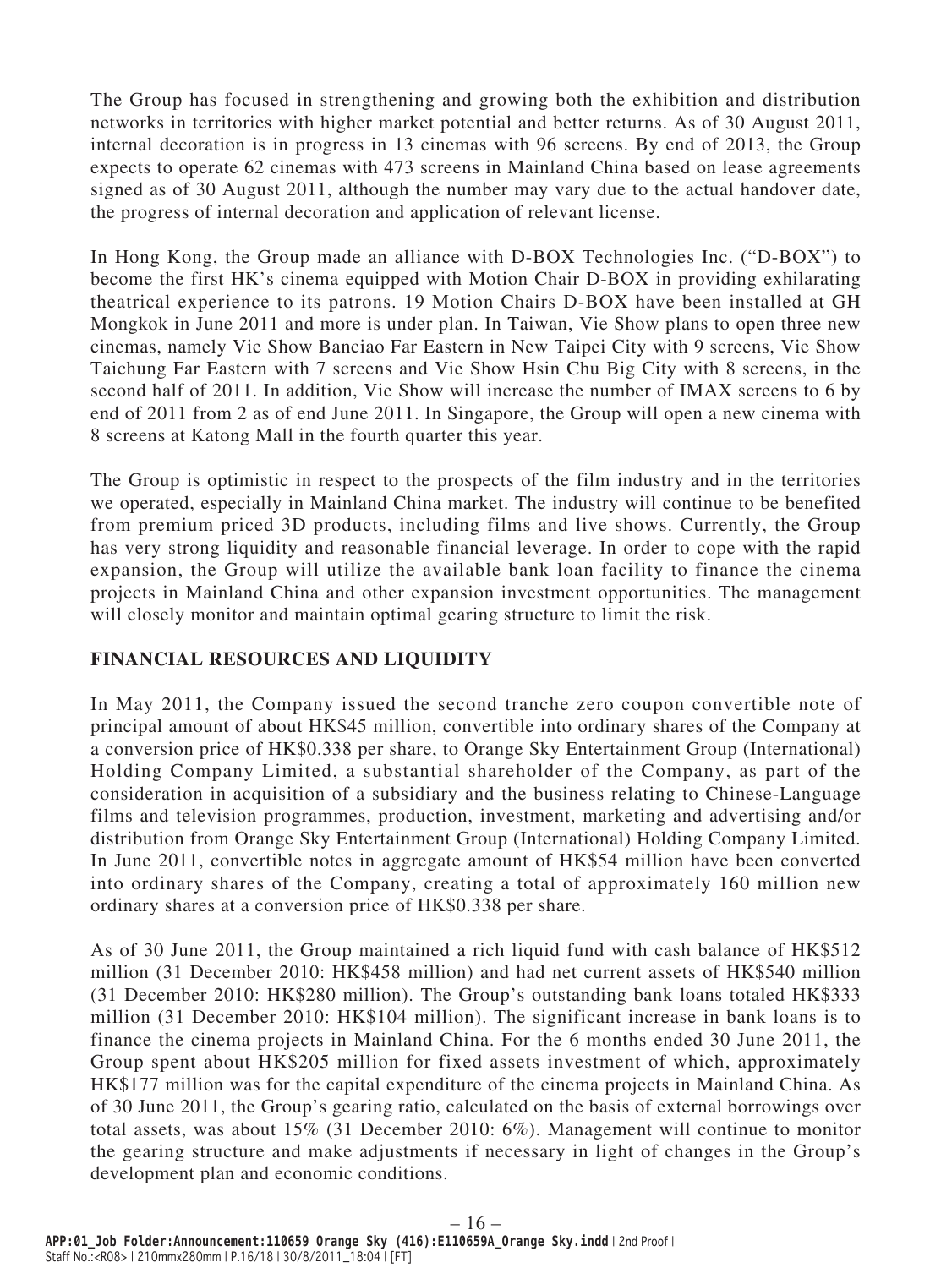The Group's assets and liabilities are principally denominated in Hong Kong dollar and Renminbi except for certain assets and liabilities associated with the investments in Singapore and Taiwan. The overseas joint ventures of the Group are operating in their local currencies and subjected to minimal exchange risk on their own. While for Hong Kong and Mainland China operations, due to the volatility of the currency market, management decided to maintain higher level of deposits in Renminbi, thus lowering the exposure to exchange risk. The directors will continue to assess the exchange risk exposure, and will consider possible hedging measures in order to minimize the risk at reasonable cost. The Group did not have any significant contingent liabilities as of 30 June 2011.

# **EMPLOYEES AND REMUNERATION POLICIES**

As at 30 June 2011, the Group had 1,471 (31 December 2010: 1,045) permanent employees. The Group remunerates its employees largely by reference to industry practice. In addition to salaries, commissions and discretionary bonuses, share options are granted to certain employees based on individual merit. The Group also operates a defined contribution retirement benefits scheme under the Mandatory Provident Fund Schemes Ordinance and as at 30 June 2011, there was no forfeited contribution arising from employees leaving the retirement benefit scheme.

### **REVIEW BY AUDIT COMMITTEE**

The Audit Committee has reviewed the accounting principles and practices adopted by the Group and discussed financial reporting matters including a review of the Group's interim financial statements for the six months ended 30 June 2011.

### **COMPLIANCE WITH CODE ON CORPORATE GOVERNANCE PRACTICES**

The Board recognises the importance of good corporate governance to maintain the Group's competitiveness and lead to its healthy growth. The Company has taken steps not only to comply with code provision as set out in The Code on Corporate Governance Practices (the "CG Code") as set out in Appendix 14 of the Listing Rules but also to aim at enhancing corporate governance practives of the Group as whole.

For the six months ended 30 June 2011, the Company has complied with the code provisions of CG Code except that pursuant to code provision A.4.1.of the CG Code, non-executive directors of a listed issuer should be appointed for a specific term, subject to re-election. All non-executive Directors of the Company were not appointed for a specific term but are subject to the requirement of retirement by rotation and reelection at least once every three years at the annual general meetings of the Company in accordance with the relevant provisions of the Company's Bye-laws, accomplishing the same purpose as being appointed for a specific term.

As such, the Company considers that sufficient measures have been taken to ensure that the Company's corporate governance practices are no less exacting than those in the code provisions of the CG Code.